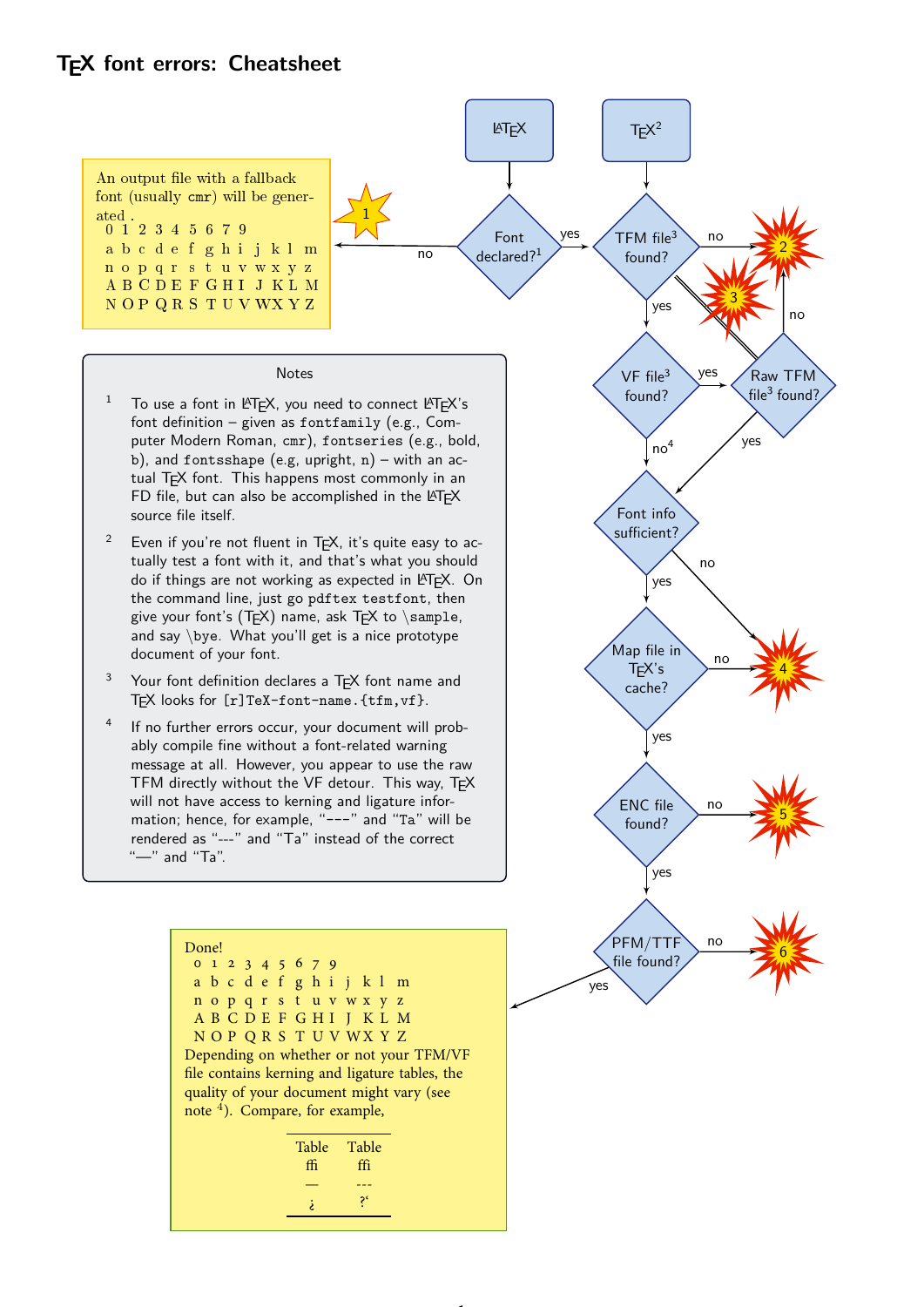## **Errors and warnings as given by TEX**

The following error messages were generated with the TTF font Comic Sans in LATEX. The TEX font name was chosen to be jcs and T1 encoding was used.



2

```
LaTeX Font Warning: Font shape 'OT1/jcs/m/n' undefined
(Font) using 'OT1/jcs/m/n' instead on input line 23.
```
If you select the font explicitly by

\ fontfamily { jcs }\ fontseries { m }\ fontshape { n }\ selectfont Sample text .

you might run into the same issue. The problem is that LATEX can't find a definition (in an FD file or in the source file itself) that links the font family jcs with series m and shape n and the current encoding to a specific internal TFX font.

That said, the problem is mostly the encoding. Are you using

```
\ DeclareFontFamily { T 1}{ jcs }{}
\left\{ \text{DeclarefontShape{T1}}{ is }{ m } { < -> jcsr8t } {}
```
that is, T1 encoding? Well, LATEX's default is OT1, so it's probably just enough to force T1 encoding in your source file with

\ usepackage [ T 1]{ fontenc }

```
kpathsea: Running mktextfm jcsr8t
mktextfm: Running mf-nowin -progname=mf \mode:=ljfour; mag:=1; nonstopmode;
input jcsr8t
This is METAFONT, Version 2.718281 (Web2C 7.5.7)
kpathsea: Running mktexmf jcsr8t
! I can't find file jcsr8t'.
<*> ...=ljfour; mag:=1; nonstopmode; input jcsr8t
Please type another input file name
! Emergency stop.
<*> ...=ljfour; mag:=1; nonstopmode; input jcsr8t
Transcript written on mfput.log.
grep: jcsr8t.log: No such file or directory
mktextfm: 'mf-nowin -progname=mf \mode:=ljfour; mag:=1; nonstopmode; input jcsr8t'
failed to make jcsr8t.tfm.
kpathsea: Appending font creation commands to missfont.log.
! Font T1/jcs/m/n/10=jcsr8t at 10.0pt not loadable: Metric (TFM) file not found.
<to be read again>
                   relax
```
Now, somewhere in TEX's data (in an FD file corresponding to your font or in the source file), one of TEX's internal font names is specified, (like jcsr8t here). Unfortunately, TEX can't find a file named jcsr8t.tfm now; you can verify this with

\$> kpsewhich jcsr8t.tfm

which doesn't give any location. This file is needed to use the font. If you are sure that the file is there, update T<sub>F</sub>X's cache (texhash).

 $\sim$